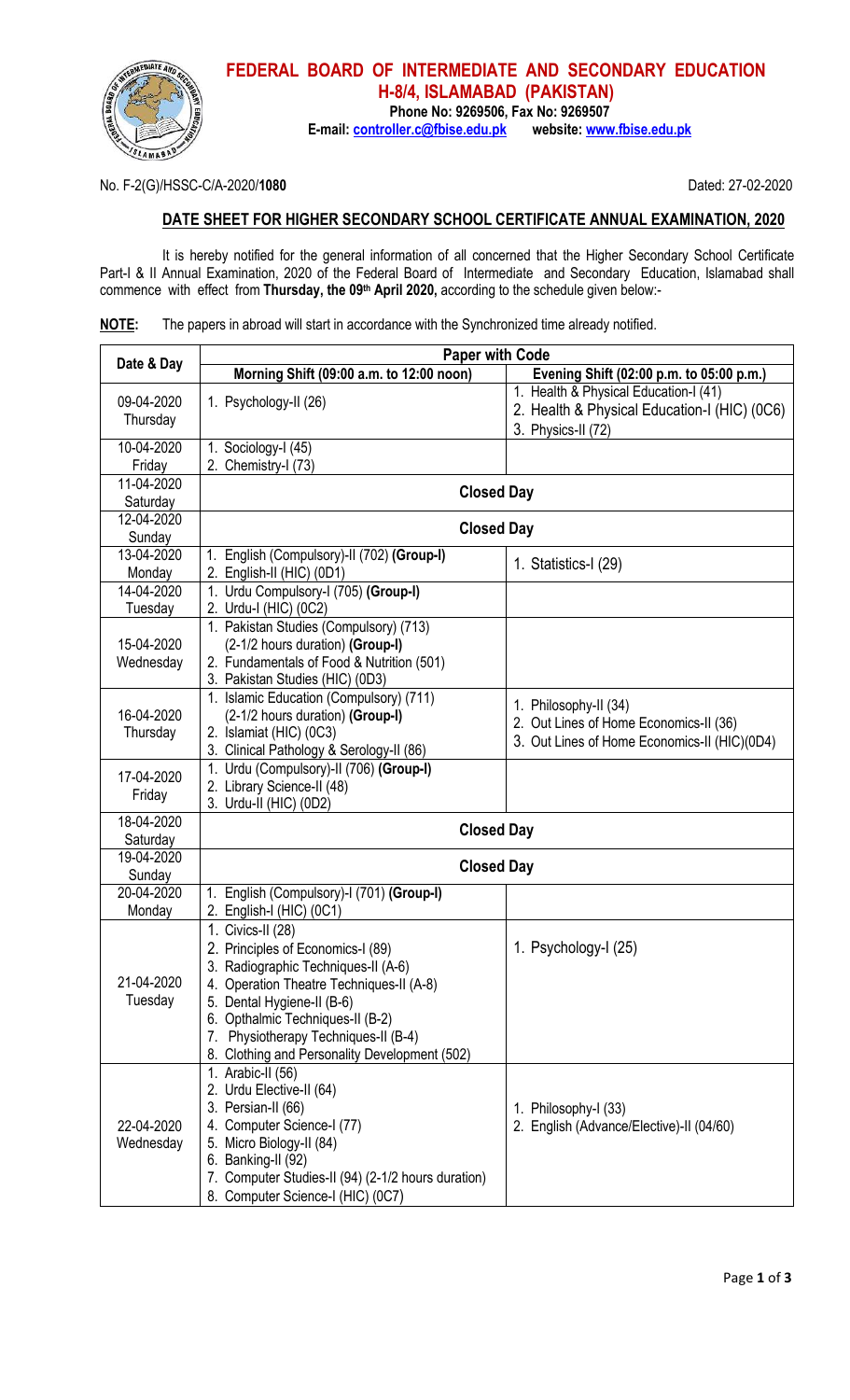| 23-04-2020<br>Thursday  | 1. Geography-I (23)<br>2. Mathematics-II (32)<br>3. Fine Arts-II (38)<br>4. Fine Arts-II (HIC) (0D5)                                                                                                                                                                                                                              | 1. History of Pakistan-II (16)<br>2. Islamic History-II [Opt-I (20) / Opt-II (18)]<br>3. Principles of Accounting-I (87) |  |
|-------------------------|-----------------------------------------------------------------------------------------------------------------------------------------------------------------------------------------------------------------------------------------------------------------------------------------------------------------------------------|--------------------------------------------------------------------------------------------------------------------------|--|
| 24-04-2020<br>Friday    | 1. Economics-I (21)<br>2. Biology-II (76)<br>3. Business Statistics-II (96)<br>(2-1/2 hours duration)<br>4. Applied Sciences-II (A-4)<br>5. Introduction to Art and Design (503)                                                                                                                                                  |                                                                                                                          |  |
| 25-04-2020<br>Saturday  | <b>Closed Day</b>                                                                                                                                                                                                                                                                                                                 |                                                                                                                          |  |
| 26-04-2020<br>Sunday    | <b>Closed Day</b>                                                                                                                                                                                                                                                                                                                 |                                                                                                                          |  |
| 27-04-2020<br>Monday    | 1. Out Lines of Home Economics-I (035)<br>2. Physics-I (071)<br>3. Out Lines of Home Economics-I (HIC) (0C4)                                                                                                                                                                                                                      |                                                                                                                          |  |
| 28-04-2020<br>Tuesday   | 1. History of Pakistan-I (15)<br>2. Islamic History-I (19)<br>3. Statistics-II (30)<br>4. Hematology & Blood Banking-II (82)<br>5. Commercial Geography-II (90)<br>6. Basic Medical Sciences-I (A-1)<br>7. Science for Home Economics (504)                                                                                       |                                                                                                                          |  |
| 29-04-2020<br>Wednesday | 1. Education-II (44)<br>2. Chemistry-II (74)<br>3. Education-II (HIC) (0D8)                                                                                                                                                                                                                                                       |                                                                                                                          |  |
| 30-04-2020<br>Thursday  | 1. Arabic-I (55)<br>2. Urdu Elective-I (63)<br>3. Persian-I (65)<br>4. Computer Science-II (78)<br>5. Elementary Anatomy & Micro Techniques-I (81)<br>6. Business Mathematics-I (95)<br>(2-1/2 hours duration)<br>7. Computer Science-II (HIC) (0D7)                                                                              |                                                                                                                          |  |
| 01-05-2020<br>Friday    | <b>Closed Day</b>                                                                                                                                                                                                                                                                                                                 |                                                                                                                          |  |
| 02-05-2020<br>Saturday  | <b>Closed Day</b>                                                                                                                                                                                                                                                                                                                 |                                                                                                                          |  |
| 03-05-2020<br>Sunday    | <b>Closed Day</b>                                                                                                                                                                                                                                                                                                                 |                                                                                                                          |  |
| 04-05-2020<br>Monday    | 1. Geography-II (24)<br>2. Mathematics-I (31)<br>3. Fine Arts-I (37)<br>4 Fine Arts-I (HIC) (0C5)                                                                                                                                                                                                                                 |                                                                                                                          |  |
| 05-05-2020<br>Tuesday   | 1. Islamic Studies-II (40)<br>2. Biology-I (075)<br>3. Micro Biology-I (83)<br>4. Principles of Commerce-I (91)<br>5. Radiographic Techniques-I (A-5)<br>6. Operation Theatre Techniques-I (A-7)<br>7. Dental Hygiene-I (B-5)<br>8. Opthalmic Techniques-I (B-1)<br>9. Physiotherapy Techniques-I (B-3)<br>10. Home Nursing (505) |                                                                                                                          |  |
| 06-05-2020<br>Wednesday | 1. Urdu (Compulsory)-II (806) (Group-II)<br>2. Pakistani Culture-II (08)<br>3. Sindhi-II (10)                                                                                                                                                                                                                                     |                                                                                                                          |  |
| 07-05-2020<br>Thursday  | 1. Islamic Studies-I (39)<br>2. Elementary Chemistry & Chemical Pathology (085)<br>3. Applied Sciences-I (A-3)                                                                                                                                                                                                                    |                                                                                                                          |  |
| 08-05-2020<br>Friday    | 1. Economics-II (22)<br>2. Library Science-I (47)<br>3. Principles of Accounting-II (88)                                                                                                                                                                                                                                          |                                                                                                                          |  |
| 09-05-2020<br>Saturday  | <b>Closed Day</b>                                                                                                                                                                                                                                                                                                                 |                                                                                                                          |  |